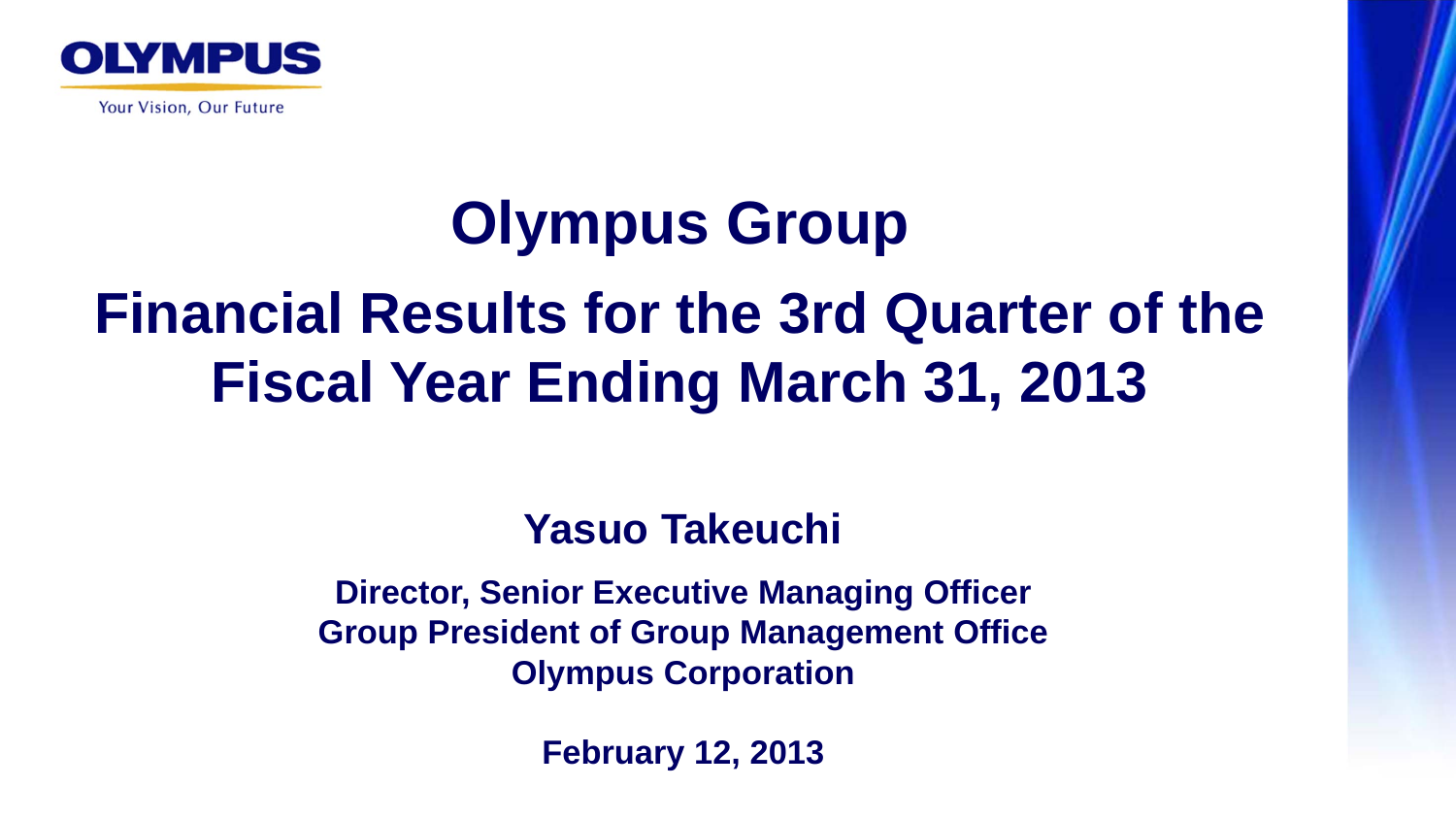- **I. Consolidated Financial Results and Overview by Segment for 3Q of the FY Ending March 2013**
- **II. Forecasts for FY ending March 2013**
- **III. Progress in the Medium-Term Vision and Schedule of Major Events**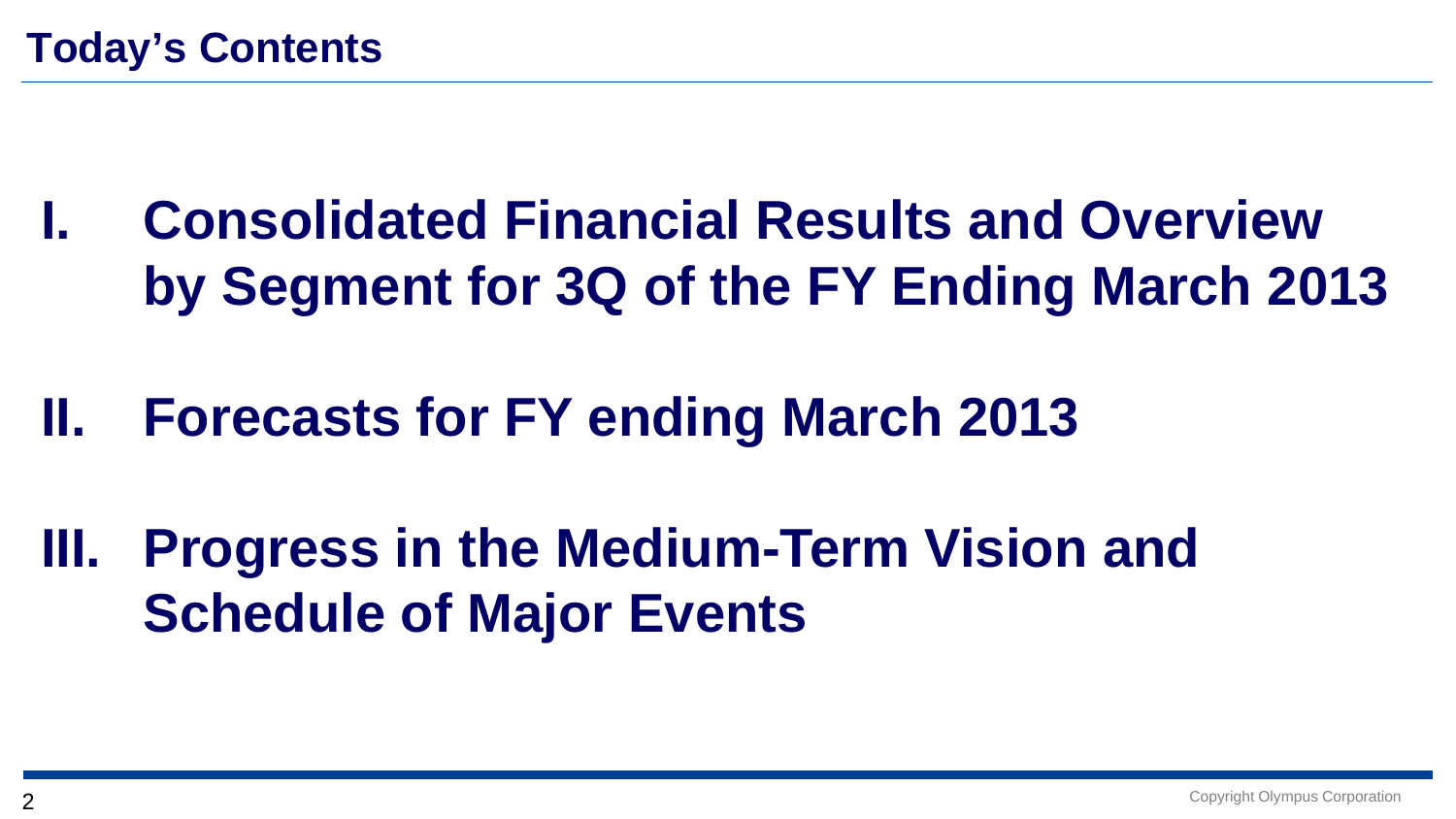# **I. Consolidated Financial Results and Overviewby Segment for 3Q of the FY Ending March 2013**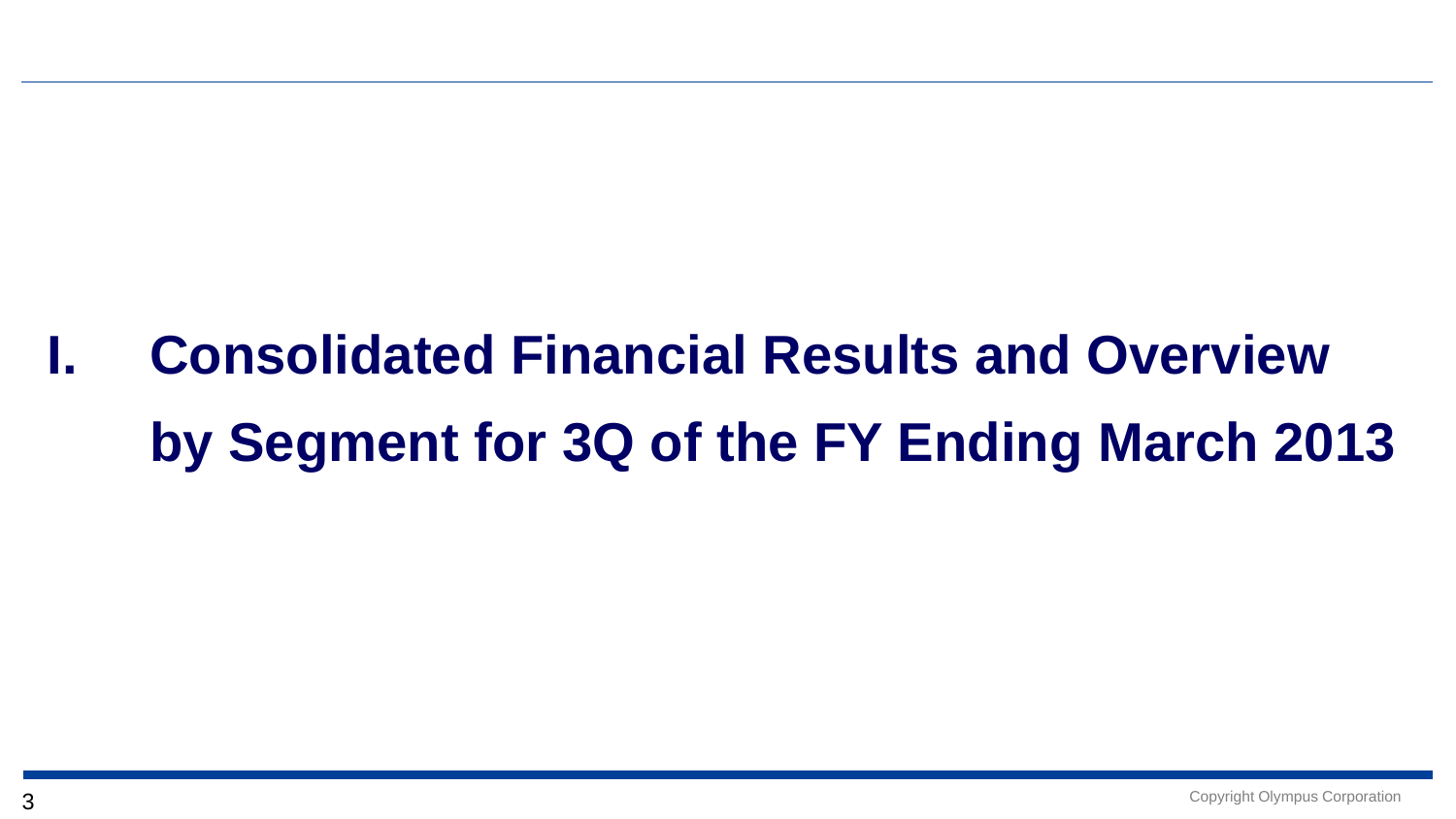### **(1) The Medical Business Remains Strong**

### **(2) The Equity Ratio Significantly Improved**

### **(3) The Medium-Term Vision Progressed Steadily**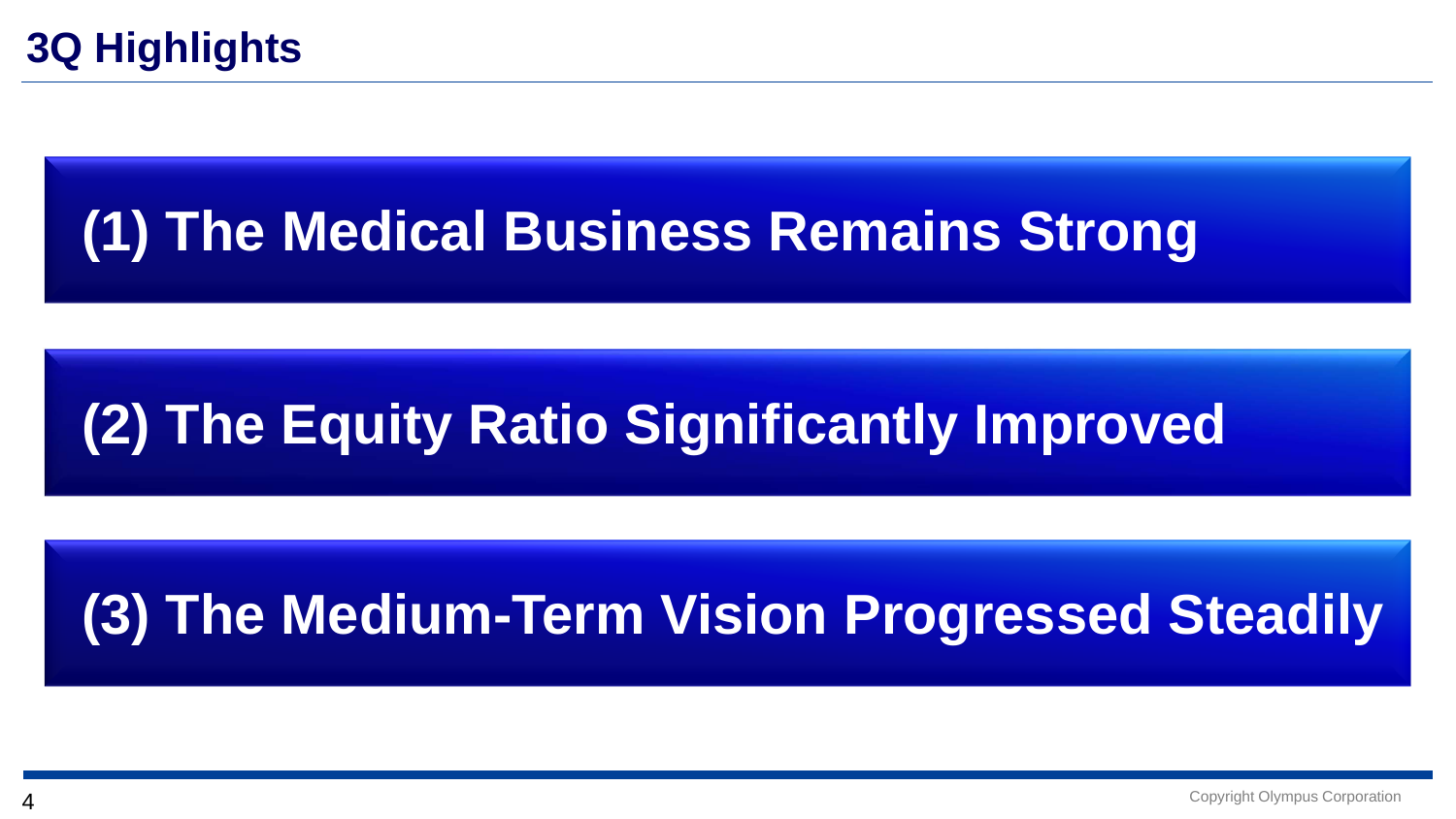#### **3Q of FY Ending March 2013 (1)Consolidated Financial Results**

| (Billions of yen)                        | <b>March 2012</b><br><b>9M (Apr-Dec)</b> | <b>March 2013</b><br>9M (Apr-Dec) | YoY<br><b>Change</b>   | YoY<br>$(\%)$ | <b>YoY After adjusting</b><br>impact of FX and $ITX^*$ (%)                                  |
|------------------------------------------|------------------------------------------|-----------------------------------|------------------------|---------------|---------------------------------------------------------------------------------------------|
| <b>Net sales</b>                         | 624.7                                    | 561.2                             | $-63.4$                | $-10\%$ 1     | $-0\%$                                                                                      |
| <b>SG&amp;A expenses</b><br>(% to sales) | 257.6<br>(41.2%)                         | 250.3<br>$(44.6\%)$               | $-7.3$<br>$(+3.4pt)$   | $-3%1$        |                                                                                             |
| <b>Operating income</b><br>(% to sales)  | 26.0<br>$(4.2\%)$                        | 24.6<br>(4.4%)                    | $-1.3$<br>$(+0.2pt)$   | $-5\%$        | $+14%$                                                                                      |
| <b>Ordinary income</b><br>(% to sales)   | 15.0<br>$(2.4\%)$                        | 8.7<br>$(1.6\%)$                  | $-6.3$<br>$(-0.8pt)$   | $-42%$        | *Impact of ITX:<br>Impact due to the sales of the<br><b>Information &amp; Communication</b> |
| <b>Net income</b><br>(% to sales)        | $-33.1$<br>$(\textnormal{-})$            | 7.6<br>(1%)                       | $+40.7$                |               | <b>Business</b>                                                                             |
| [Foreign exchange rates and impact]      |                                          |                                   |                        |               |                                                                                             |
| ¥/US\$                                   | ¥79                                      | ¥80                               | +¥1 (yen depreciation) |               |                                                                                             |
| ¥/Euro                                   | ¥111                                     | ¥102                              | -¥8 (yen appreciation) |               |                                                                                             |
| <b>Impact on net sales</b>               | $\mathbf{r}$                             | -¥5.6 bil.                        |                        |               |                                                                                             |
| <b>Impact on Op. imcome</b>              | $\mathbf{r}$                             | $-44.1$ bil.                      |                        |               |                                                                                             |

 **After adjusting for the impact from FX rates and the sales of the Information & Communication Business, operating income recorded a yoy increase of 14%, driven by steady performance of the Medical Business.**

 $\checkmark$ **Gains on sales of non-core businesses, fixed assets and others recorded for 3Q and thereafter.**

Copyright Olympus Corporation

**3Q Key** 

**Points**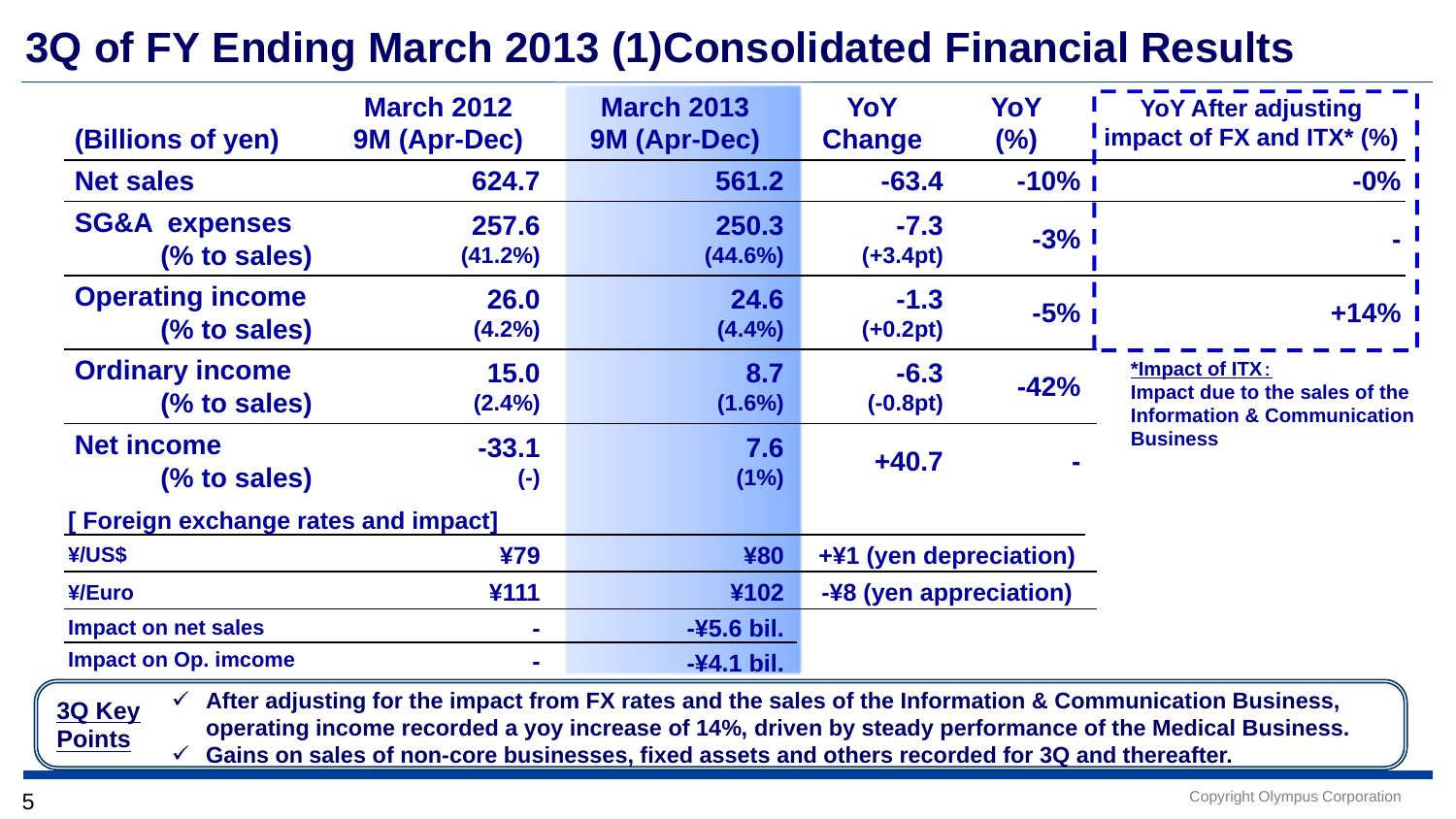#### **3Q of FY Ending March 2013 (2) Results by Business Segment**

- ♦ **The Medical Business recorded significant increases in sales and income on a yoy basis.**
- ♦ **The Information and Communication Business was sold during 2Q. (This is not to be included in the accounting figures for 3Q and thereafter.)**

| (Billions of yen)         |                   | <b>March 2012</b> | <b>March 2013</b> | YoY           | YoY    | <b>YoY after adjusting</b> |
|---------------------------|-------------------|-------------------|-------------------|---------------|--------|----------------------------|
|                           |                   | 9M (Apr-Dec)      | 9M (Apr-Dec)      | <b>Change</b> | $(\%)$ | impact of $FX / ITX$ $\%$  |
|                           | <b>Net sales</b>  | 252.5             | 270.2             | $+17.7$       | $+7%$  | $+8%$                      |
| <b>Medical</b>            | <b>Op. income</b> | 47.2              | 56.4              | $+9.2$        | $+19%$ | $+24%$                     |
| <b>Life Science &amp;</b> | <b>Net sales</b>  | 65.9              | 57.5              | $-8.4$        | $-13%$ | $-12\%$                    |
| <b>Industrial</b>         | <b>Op. income</b> | 3.5               | 1.2               | $-2.3$        | $-66%$ | $-66%$                     |
| <b>Imaging</b>            | <b>Net sales</b>  | 104.8             | 86.9              | $-17.9$       | $-17%$ | $-16\%$                    |
|                           | <b>Op. income</b> | $-3.8$            | $-8.8$            | $-5.0$        |        |                            |
| <b>Information &amp;</b>  | <b>Net sales</b>  | 164.0             | 114.2             | $-49.8$       | $-30%$ | $+3\%$                     |
| <b>Communication</b>      | <b>Op. income</b> | 3.6               | 1.7               | $-1.9$        | $-53%$ | $-30%$                     |
| <b>Others</b>             | <b>Net sales</b>  | 37.4              | 32.4              | $-5.0$        | $-14%$ | $-13%$                     |
|                           | <b>Op. income</b> | $-5.2$            | $-3.3$            | $+1.9$        |        |                            |
| <b>Elimination and</b>    | <b>Net sales</b>  |                   |                   |               |        |                            |
| corporate                 | <b>Op. income</b> | $-19.3$           | $-22.6$           | $-3.3$        |        |                            |
| <b>Consolidated</b>       | <b>Net sales</b>  | 624.7             | 561.2             | $-63.4$       | $-10%$ | $-0\%$                     |
| <b>Total</b>              | <b>Op. income</b> | <b>26.0</b>       | 24.6              | $-1.3$        | $-5%$  | $+14\%$                    |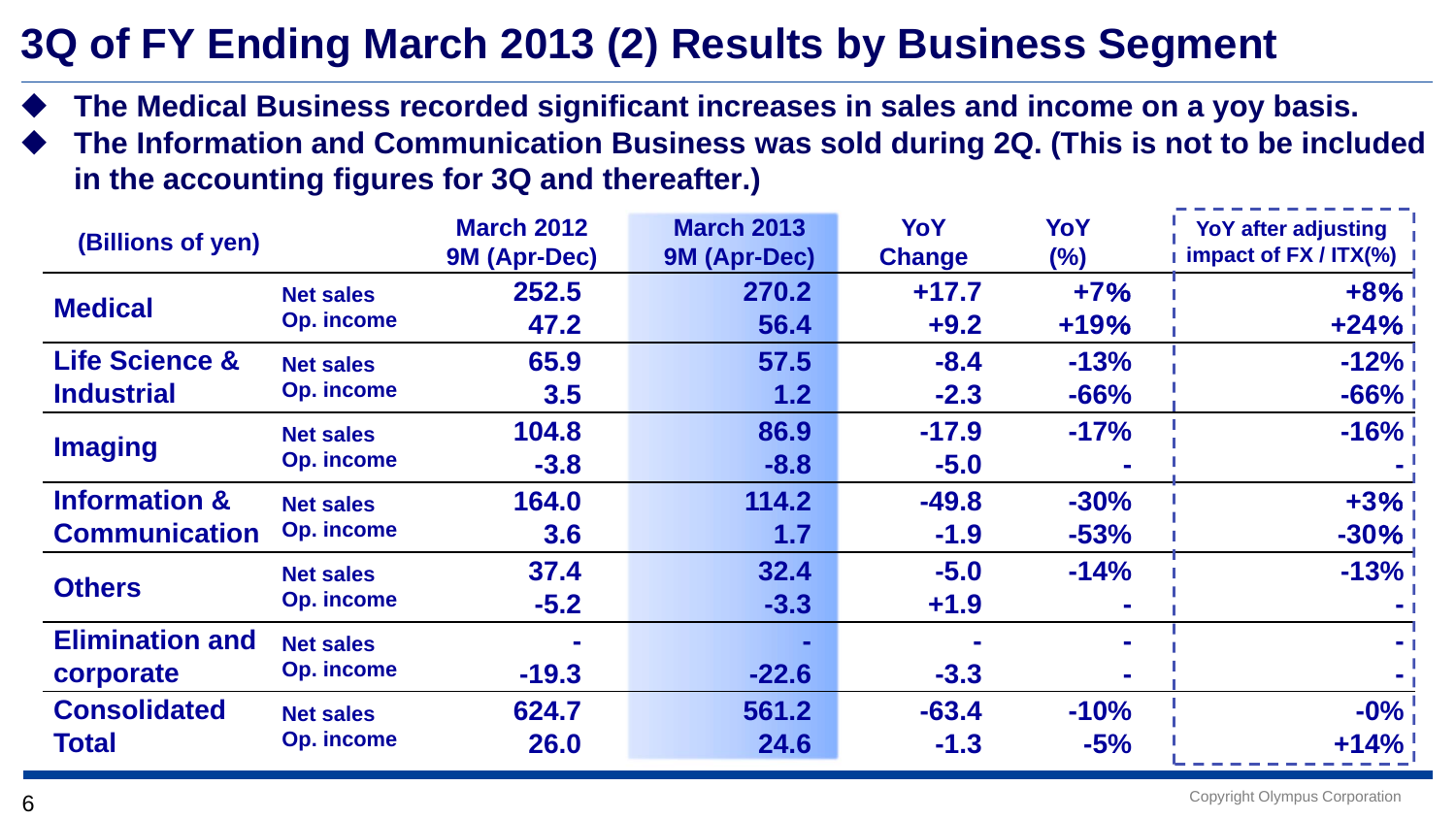#### **3Q of FY Ending March 2013 (3) Medical Business**

◆ Our new surgical endoscope is enjoying brisk sales, along with our flagship product, **gastrointestinal endoscope.**

◆Increase in sales of the profitable endoscope contributed to the improvement in op margin.



Copyright Olympus Corporation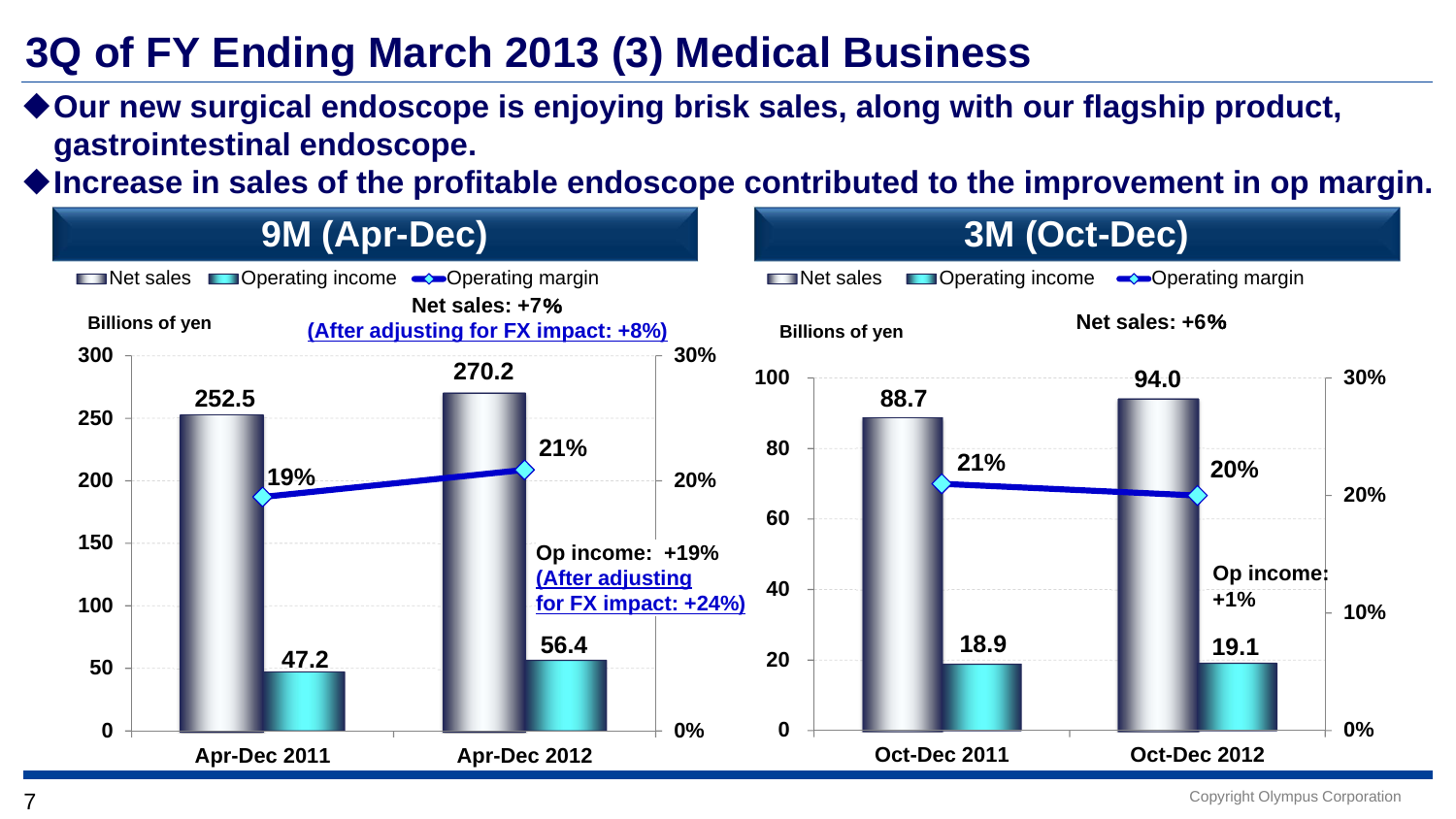#### **3Q of FY Ending March 2013 (4) Life Science & Industrial Business**

 **Both sales and income decreased, due to a reduction in capital investment in the private sector and delay in budget implementation from the government.** 



Copyright Olympus Corporation

8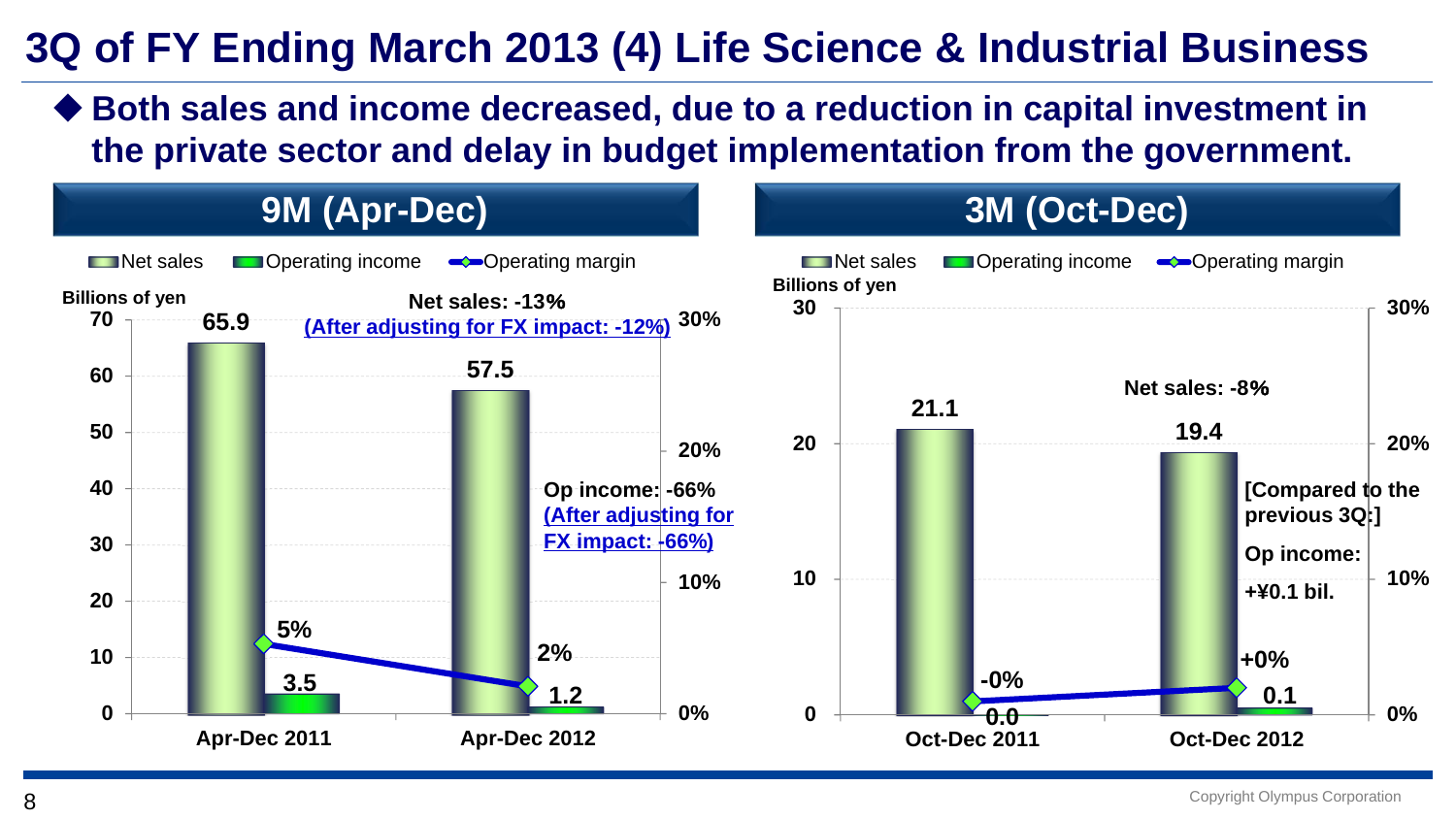### **3Q of FY Ending March 2013 (5) Imaging Business**

◆ Number of shipment of compact cameras decreased amidst the rapid contraction of the **compact camera market.** 

◆ Sales of mirrorless in 3Q(Oct to Dec) increased by 28% due to OM-D and new PEN products.

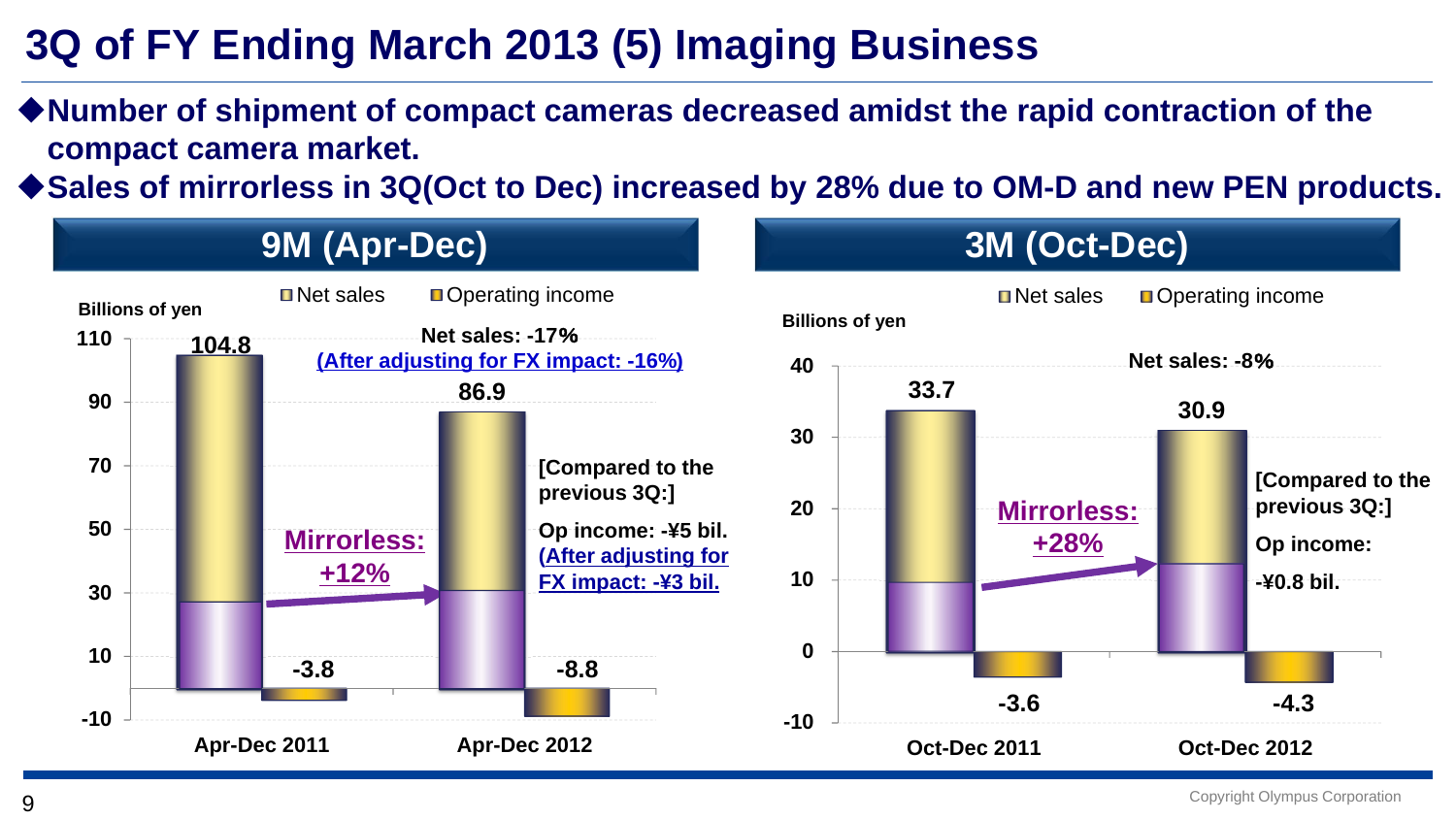#### **3Q of FY Ending March 2013 (6) Net Sales by Region**

- ♦ **In Asia and Europe, sales decreased mainly due to the European economic crisis and Chinese situation.**
- ♦ **Sales from the Medical increased in every region and served as a major force driving total sales.**

#### **Consolidated Results (9M: Apr-Dec) Medical Business** (**9M: Apr-Dec**)



Copyright Olympus Corporation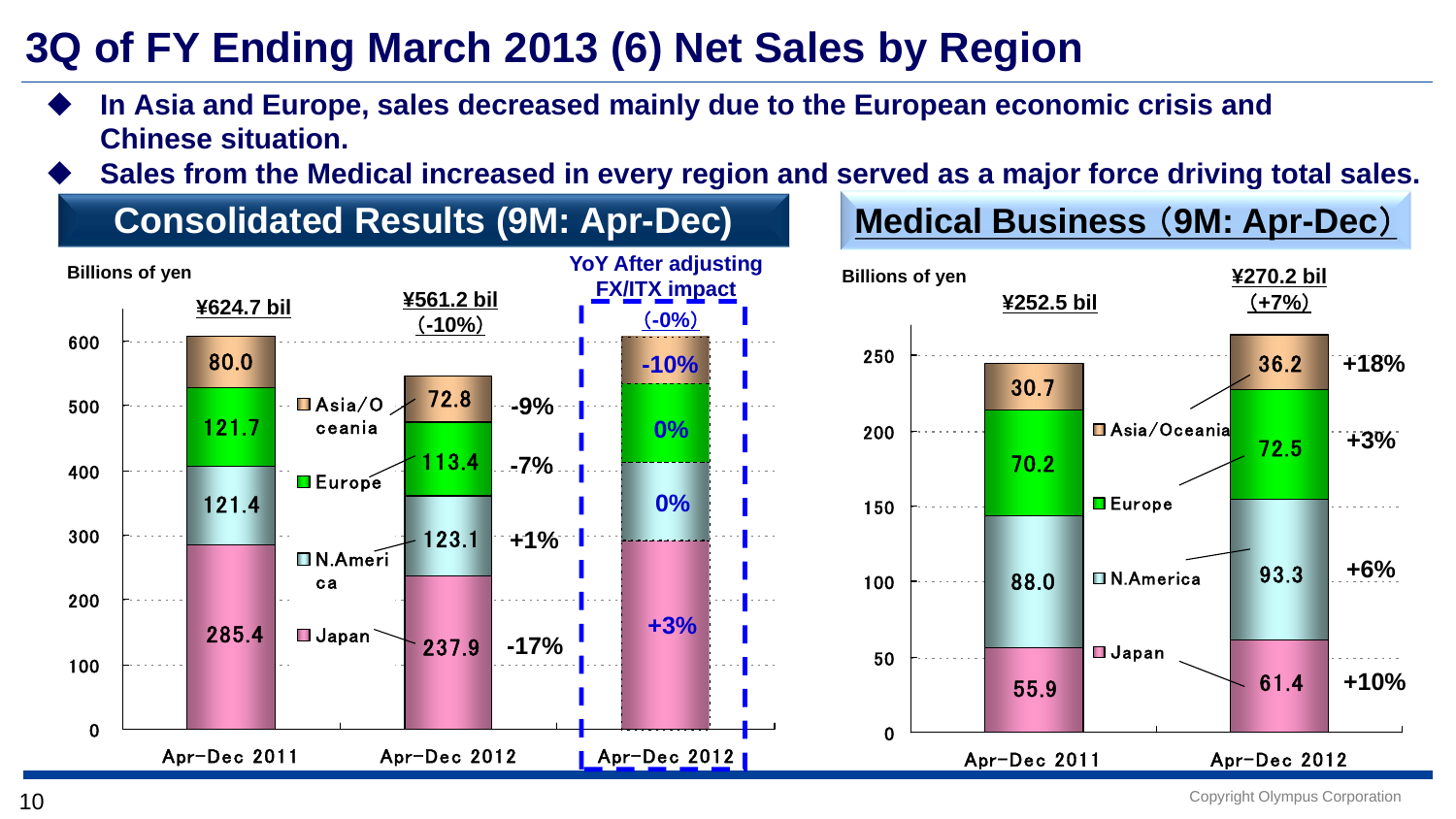#### **Balance Sheet (End of December 2012)**

◆ The equity ratio improved by 5 points from the end of the previous term **and restored to a level of around 10%.**

| (Billions of yen)                                        | <b>End Mar</b><br>2012 | <b>End Dec</b><br>2012 | <b>Change</b>       |                                                                                       | <b>End Mar</b><br>2012 | <b>End Dec</b><br>2012 | <b>Change</b>      |
|----------------------------------------------------------|------------------------|------------------------|---------------------|---------------------------------------------------------------------------------------|------------------------|------------------------|--------------------|
| <b>Current assets</b><br>(Digital camera<br>inventories) | 526.6<br>(23.6)        | 516.3<br>(28.7)        | $-10.2$<br>$(+5.2)$ | <b>Current liabilities</b>                                                            | 320.4                  | 323.9                  | $+3.5$             |
| <b>Property, plant</b><br>and equipment                  | 127.8                  | 127.1                  | $-0.7$              | <b>Non-current</b><br><b>liabilities</b><br>(Incl. bonds/long-<br>term loans payable) | 598.1<br>(530.3)       | 500.5<br>(436.2)       | $-97.6$<br>$-94.1$ |
| Intangible<br>assets                                     | 197.1                  | 169.5                  | $-27.7$             | <b>Net assets</b>                                                                     | 48.0                   | 91.9                   | $+43.9$            |
| <b>Investments and</b><br>other assets                   | 115.0                  | 103.4                  | $-11.7$             | (Equity ratio)                                                                        | $(4.6\%)$              | $(9.7\%)$              | (+5.1pt)           |
| <b>Total assets</b>                                      | 966.5                  | 916.3                  | $-50.2$             | <b>Total liabilities and</b><br>net assets                                            | 966.5                  | 916.3                  | $-50.2$            |

**Interest-bearing debt: ¥596.2 billion (-¥46.2 billion from Mar. 2012) Net interest-bearing debt: ¥383.2 billion (-¥59.1 billion from Mar. 2012)**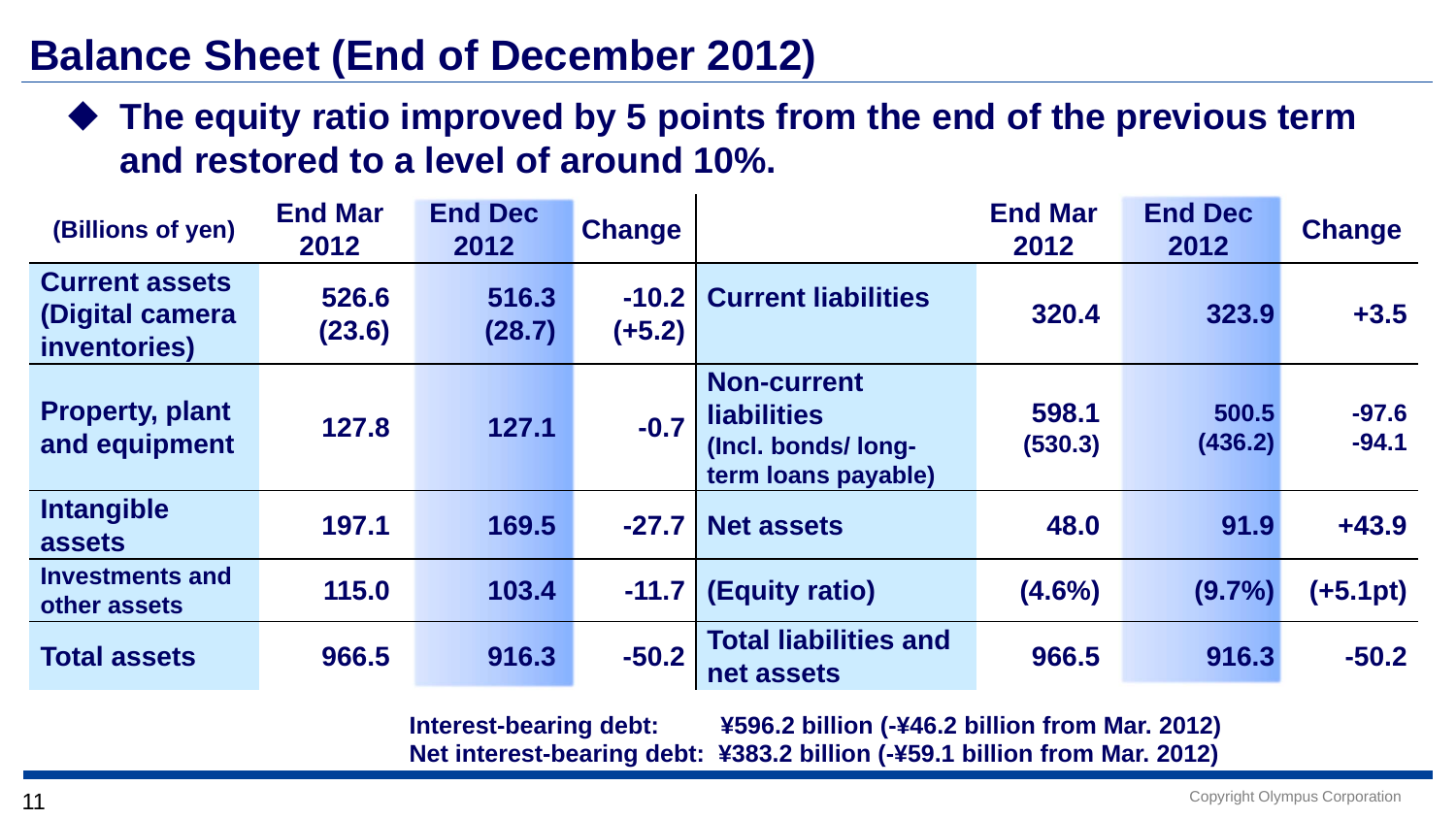#### **Cash Flows (April to December 2012)**

| (Billions of yen)                        | <b>Mar 2012</b><br><b>9M(Apr-Dec 2011)</b> | <b>Mar 2013</b><br><b>9M(Apr-Dec 2012)</b> | <b>Change</b> |
|------------------------------------------|--------------------------------------------|--------------------------------------------|---------------|
| <b>Net sales</b>                         | 624.7                                      | 561.2                                      | $-63.4$       |
| <b>Operating income</b>                  | <b>26.0</b>                                | 24.6                                       | $-1.3$        |
| $(\%)$                                   | 4.2%                                       | 4.4%                                       | $+0.2pt$      |
| <b>CF from operating activities</b>      | 27.6                                       | O                                          | $-27.6$       |
| <b>CF from investing activities</b>      | $-26.1$                                    | 35.4                                       | 61.5          |
| <b>CF from financing activities</b>      | $-5.1$                                     | $-31.4$                                    | $-26.4$       |
| <b>Cash flow</b>                         | $-3.6$                                     | 3.9                                        | 7.6           |
| <b>Free cash flow</b>                    | 1.4                                        | 35.4                                       | 33.9          |
| Cash and cash equivalents at end of year | 200.2                                      | 207.7                                      | 7.5           |
| <b>Depreciation and amortization</b>     | 24.8                                       | 24.3                                       | $-0.5$        |

| Depreciation and amortization  | <b>24.81</b> | 24.31            | $-0.5$ |
|--------------------------------|--------------|------------------|--------|
| <b>Amortizaion of goodwill</b> | 9.5          | 7.4 <sub>1</sub> | $-2.1$ |
| <b>Capital expenditures</b>    | 23.9         | 20.6             | $-3.3$ |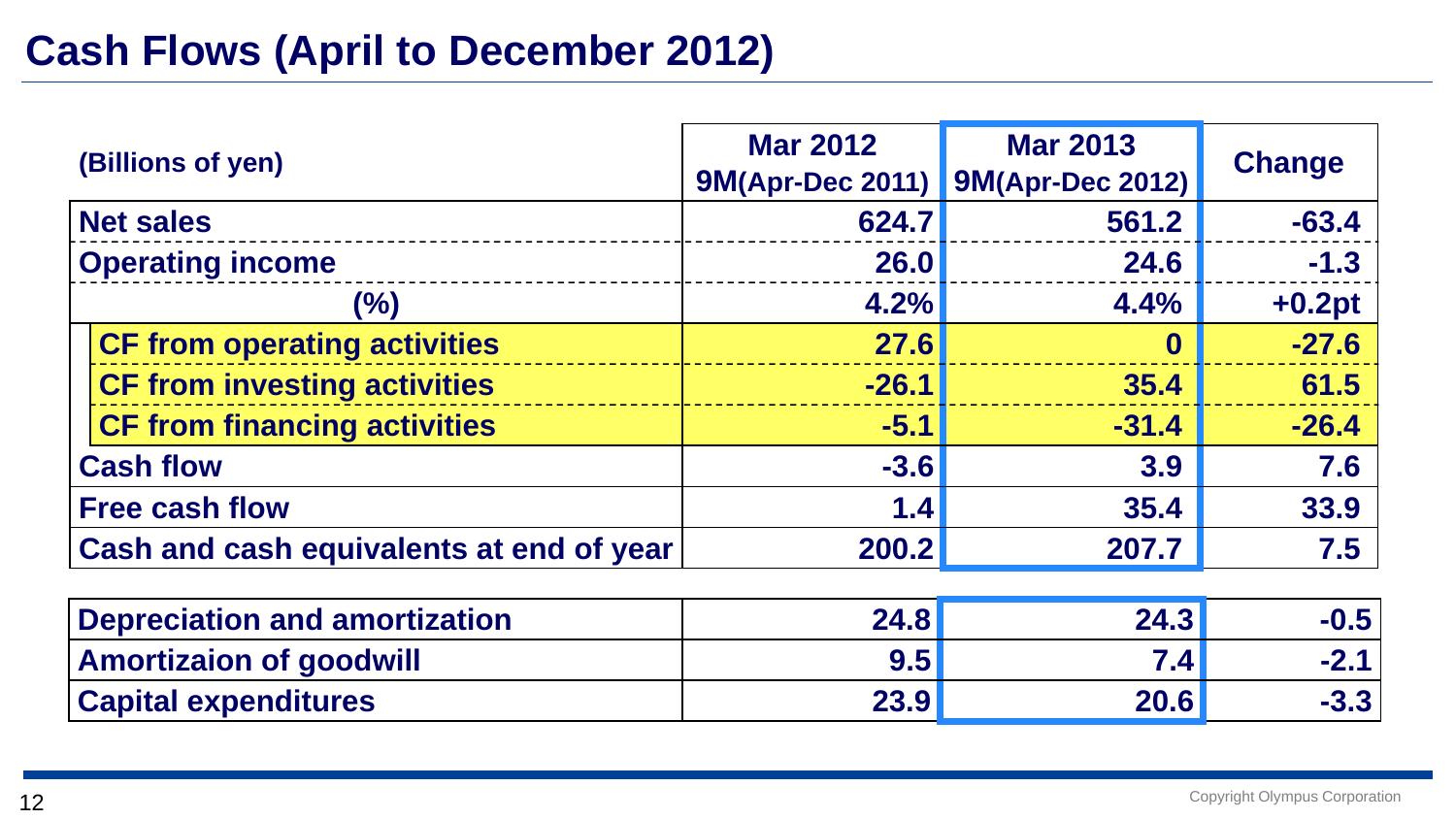### **II. Forecasts for FY ending March 2013**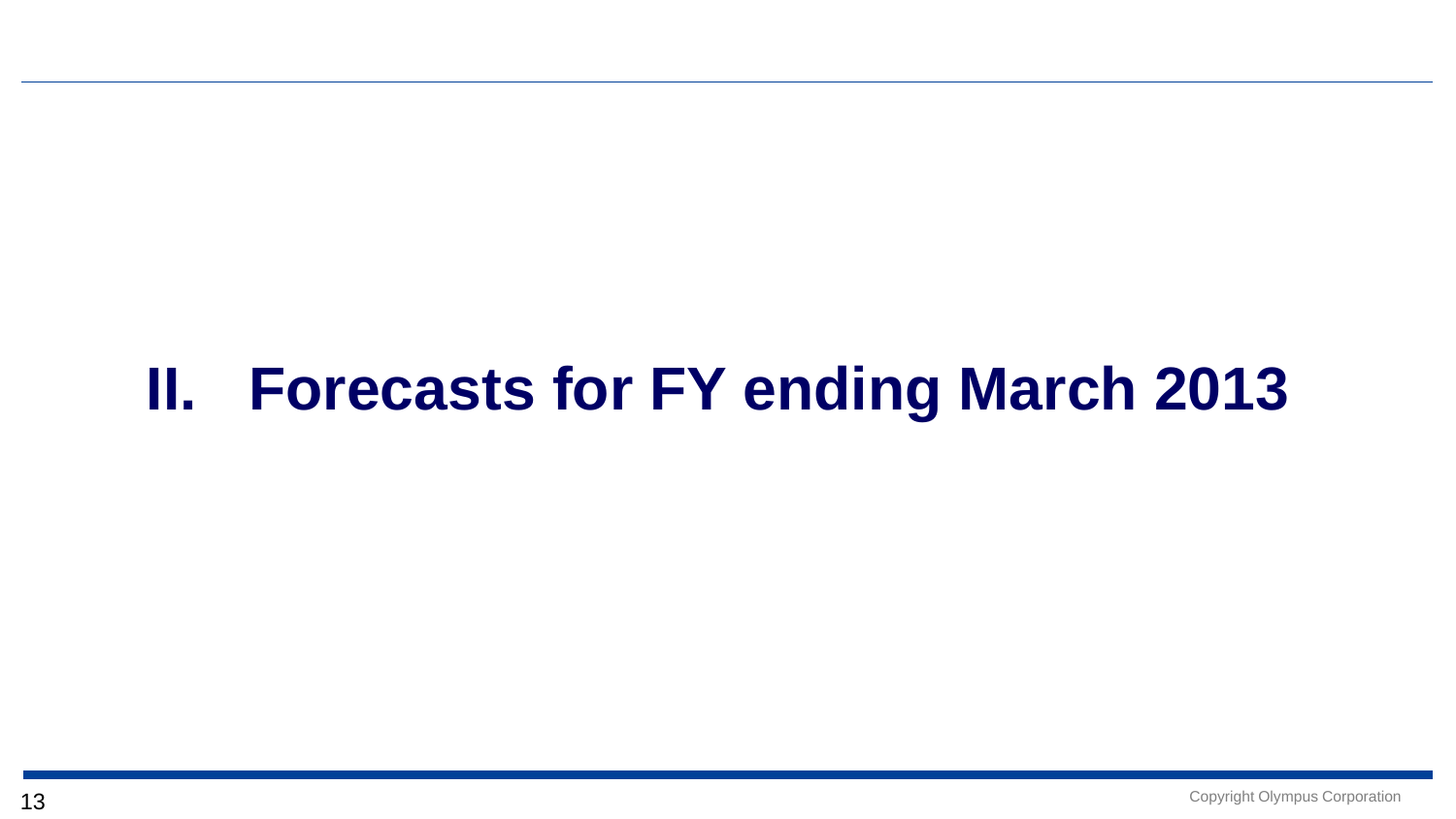#### **Forecasts for FY ending March 2013 (Full-year)**

| (Billions of yen)                           | <b>March 2012</b><br><b>Full-year</b><br>(Results) | <b>March 2013</b><br><b>Full-year</b><br>(Current forecast) | YoY<br><b>Change</b>                                                             | YoY<br>(%) | <b>March 2013</b><br><b>Full-year</b><br>(Previous forecast) |
|---------------------------------------------|----------------------------------------------------|-------------------------------------------------------------|----------------------------------------------------------------------------------|------------|--------------------------------------------------------------|
| <b>Net sales</b>                            | 848.5                                              | 740.0                                                       | $-108.5$                                                                         | $-13%$     | 757.0                                                        |
| <b>Operating income</b><br>(% to net sales) | 35.5<br>$(4.2\%)$                                  | 35.0<br>$(4.7\%)$                                           | $-0.5$                                                                           | $-2%$      | 38.0<br>$(5.0\%)$                                            |
| <b>Ordinary income</b><br>(% to net sales)  | 17.9<br>$(2.1\%)$                                  | 11.5<br>$(1.6\%)$                                           | $-6.4$                                                                           | $-36%$     | <b>16.0</b><br>$(2.1\%)$                                     |
| <b>Net income</b><br>(% to net sales)       | $-49.0$                                            | 6.0<br>$(0.8\%)$                                            | $+55.0$                                                                          |            | 8.0<br>$(1.1\%)$                                             |
| [Foreign exchange rates and impact]         |                                                    |                                                             |                                                                                  |            |                                                              |
| ¥/US\$                                      | ¥79                                                | ¥83                                                         | +¥3(yen depreciation)                                                            |            | ¥80                                                          |
| ¥/Euro                                      | ¥109                                               | ¥107                                                        | -¥2(yen appreciation)                                                            |            | ¥100                                                         |
| <b>Impact on net sales</b>                  |                                                    | +¥9.0bil.                                                   |                                                                                  |            | -¥15.2bil.                                                   |
| <b>Impact on Op. income</b>                 |                                                    | +¥0.2bil.                                                   | (Notes) Assumption of FX rates<br>in 4Q (Jan to Mar):<br>¥/US\$=¥90, ¥/Euro=¥120 |            | $-45.7$ bil.                                                 |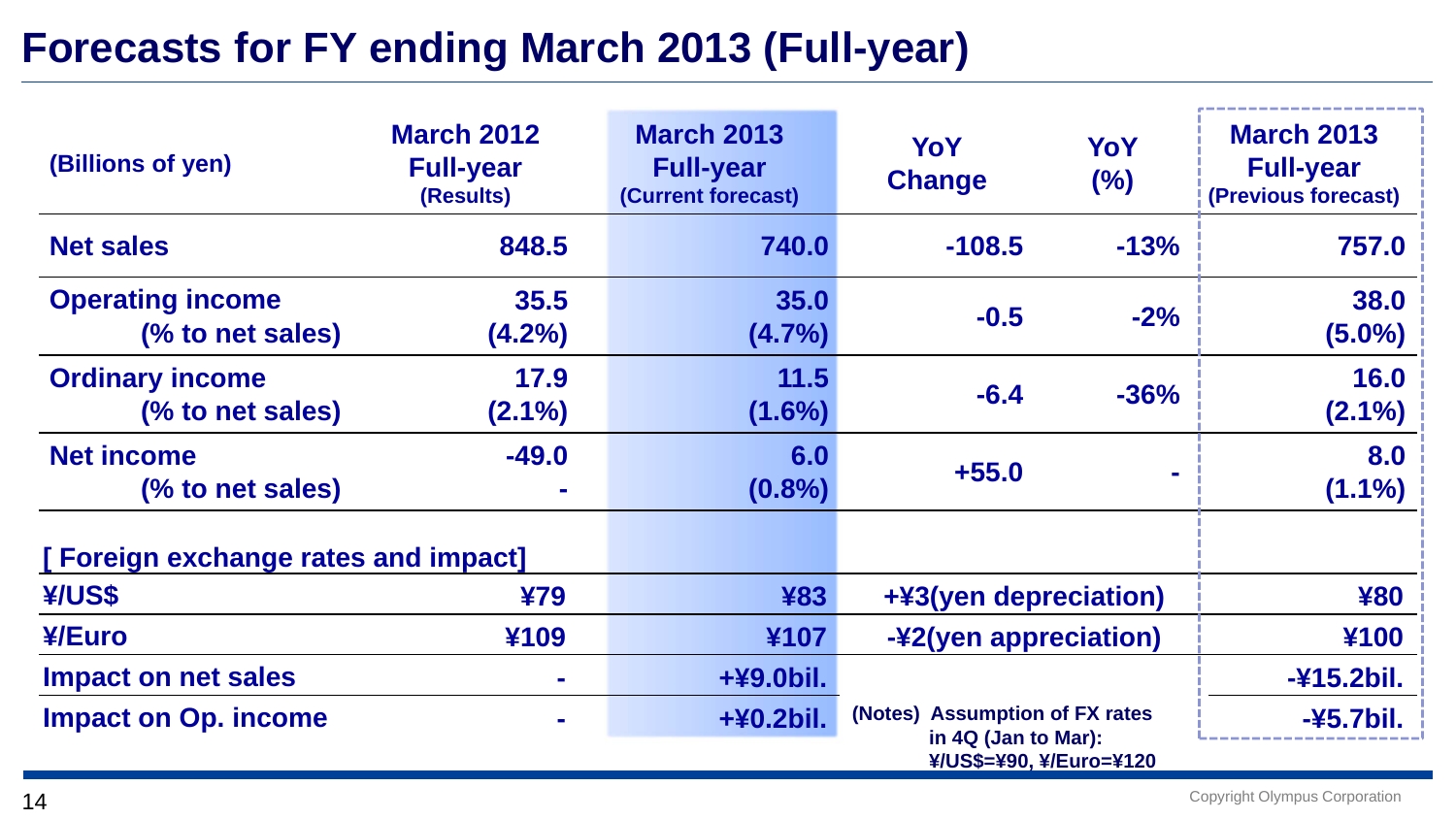#### **Segment Forecasts for FY ending March 31, 2013 (Full-year)**

 **The weak yen aided the Medical Business, which is expected to far exceed the initial target.**

| (Billions of yen)         |                   | <b>March 2012</b><br>(Results) | <b>March 2013</b><br>(Current forecast) | YoY<br><b>Change</b> | YoY<br>$Change(\%)$ | <b>March 2013</b><br>(Previous forecast) |
|---------------------------|-------------------|--------------------------------|-----------------------------------------|----------------------|---------------------|------------------------------------------|
| <b>Medical</b>            | <b>Net sales</b>  | 349.2                          | 390.0                                   | $+40.8$              | $+12%$              | 378.0                                    |
|                           | <b>Op. income</b> | 68.2                           | 84.0                                    | $+15.8$              | $+23%$              | 75.0                                     |
| <b>Life Science &amp;</b> | <b>Net sales</b>  | 92.4                           | 85.0                                    | $-7.4$               | $-8%$               | 91.0                                     |
| <b>Industrial</b>         | <b>Op. income</b> | 5.4                            | 2.0                                     | $-3.4$               | $-63%$              | 4.0                                      |
|                           | <b>Net sales</b>  | 128.6                          | 110.0                                   | $-18.6$              | $-14%$              | 129.0                                    |
| <b>Imaging</b>            | <b>Op. income</b> | $-10.8$                        | $-16.0$                                 | $-5.2$               | $\sim$              | $-8.0$                                   |
| <b>Information &amp;</b>  | <b>Net sales</b>  | 229.4                          | 114.2                                   | $-115.2$             | $-50%$              | 114.2                                    |
| <b>Communication</b>      | <b>Op. income</b> | 5.3                            | 1.7                                     | $-3.6$               | $-68%$              | 1.7                                      |
| <b>Others</b>             | <b>Net sales</b>  | 48.9                           | 40.8                                    | $-8.2$               | $-17%$              | 44.8                                     |
|                           | <b>Op. income</b> | $-8.0$                         | $-6.7$                                  | $+1.3$               | $\mathbf{r}$        | $-4.7$                                   |
| <b>Elimination and</b>    | <b>Net sales</b>  |                                |                                         |                      | $\mathbf{r}$        |                                          |
| corporate                 | <b>Op. income</b> | $-24.6$                        | $-30.0$                                 | $-5.4$               |                     | $-30.0$                                  |
| <b>Consolidated</b>       | <b>Net sales</b>  | 848.5                          | 740.0                                   | $-108.5$             | $-13%$              | 757.0                                    |
| <b>Total</b>              | <b>Op. income</b> | 35.5                           | 35.0                                    | $-0.5$               | $-2%$               | 38.0                                     |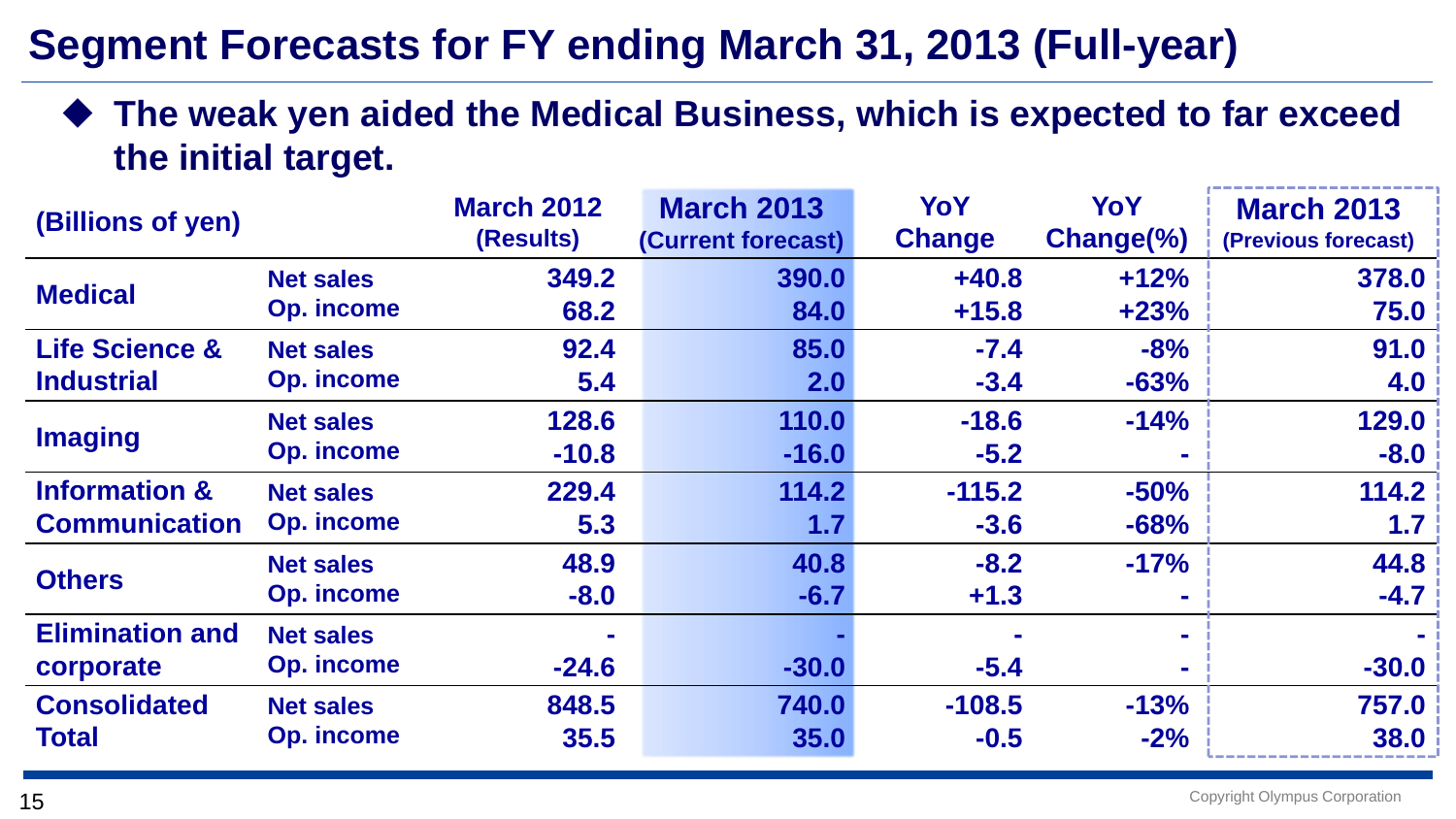# **III. Progress in the Medium-Term Vision and Schedule of Major Events**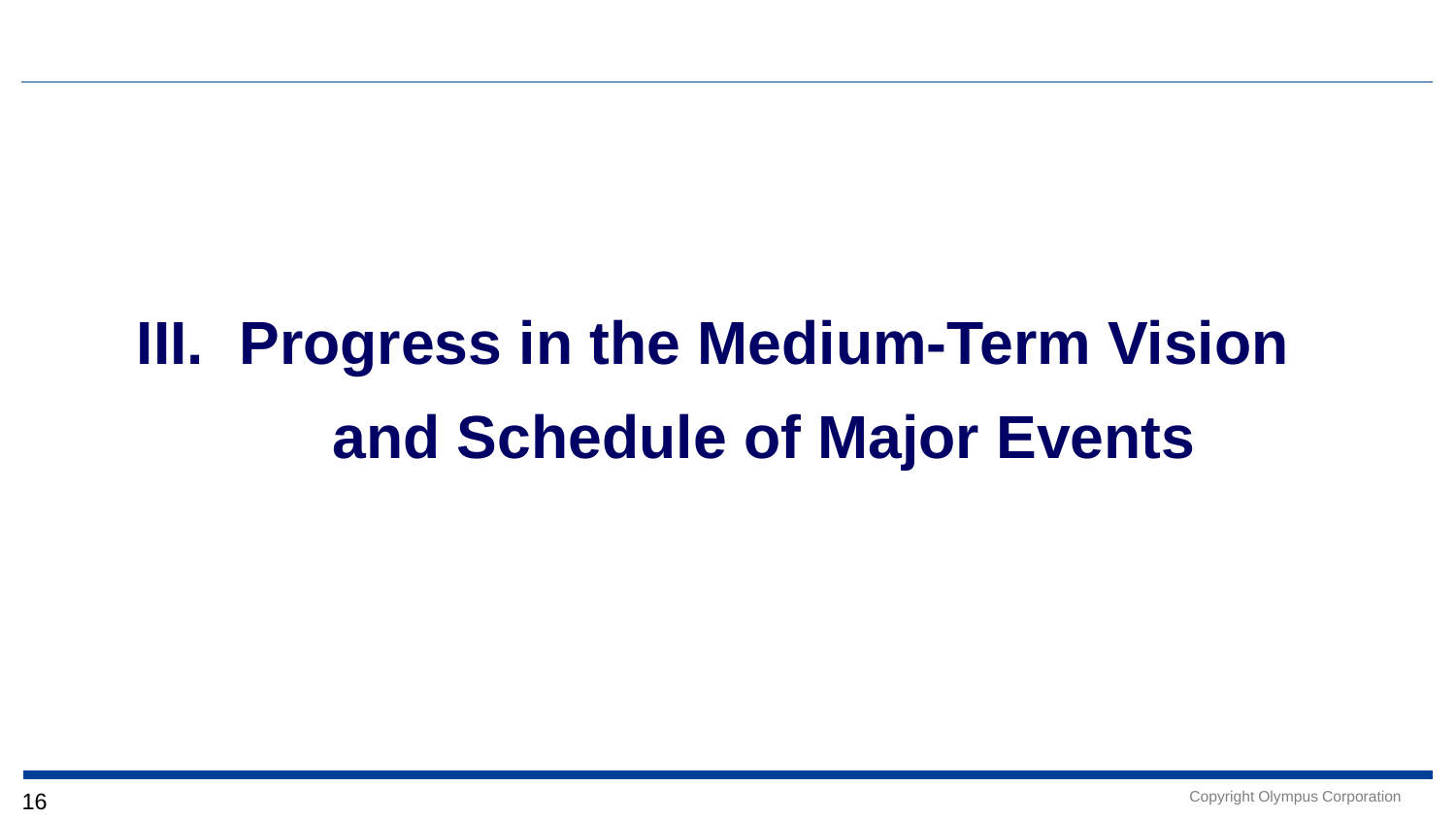#### **Progress in the Medium-Term Vision (April to December 2012)**

**(1) Rebuild Business Portfolio / Optimal Allocation of Management Resources**

- **Liquidation of Non-core businesses: Reduced subsidiaries and affiliates by approx. 30 entities through liquidation, sale or otherwise. (From October onwards, Net Protections, a domestic subsidiary was sold at ¥4 billion.)**
- **Strategic Investment of Management Resources: Resolved to enhance the production capacity of major production sites (Aizu, Shirakawa, Aomori) in the Medical Business. (Scheduled to start operation in 2015 to 2016.)**
- ◆ **Restructuring of Imaging Business: Reduced personnel by more than 10% from the end of March 2012. =>Further drastic reform Cut SG&A expenses by approx. ¥4 billion on a yoy basis. is under review.**

**(2) Review Cost Structures**

- ♦ **Optimize Personnel: 50% progress against the reduction target of 2,700 people.**
- ♦ **Restructure Production Sites: Trim down the 30 sites to 22 around the world.**

**(3) Restore Financial Health**

- ♦ **Equity Ratio: Improved from approx. 4% (as of end of Sept.) to approx. 10%.**
- ♦ **Reinforce Capital: Completed payment of ¥19 billion for first third-party allotment of new shares through capital alliance with Sony.**
- ◆ Reduce Interest-bearing debt: Reduction of ¥46.2 billion (balance as of end of Dec. 2012: ¥596.2 billion)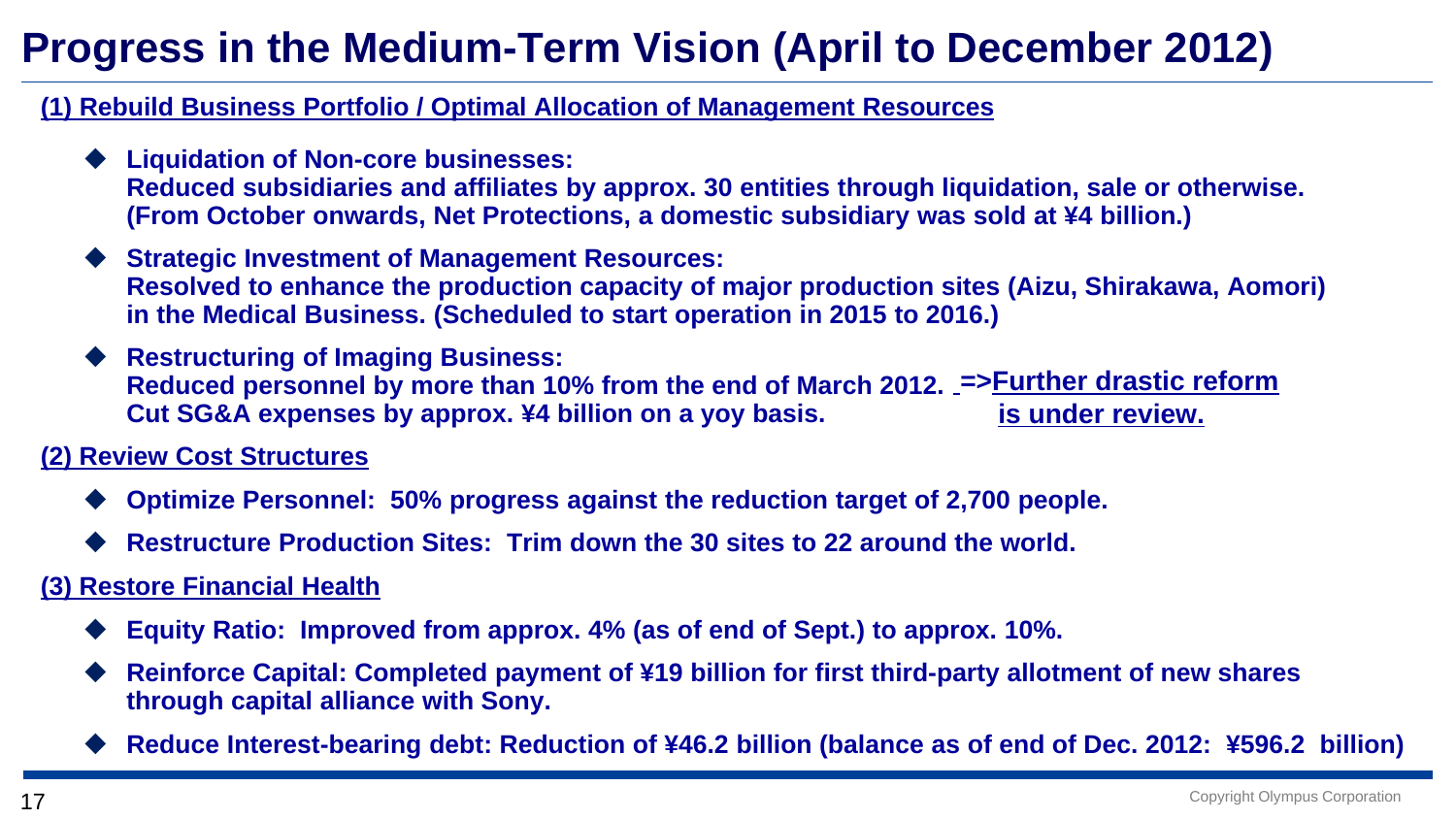#### **Schedule of Major Events**

| <b>In 2013</b>    |                                                                                                                                                                               |
|-------------------|-------------------------------------------------------------------------------------------------------------------------------------------------------------------------------|
| <b>January 21</b> | Submitted a "written affirmation on the internal control system"<br>to the TSE.                                                                                               |
|                   | Payment of third-party allotment of new shares by Sony.<br>February (Second third-party allotment: ¥31 billion; ¥50 billion in total for the<br>first and second allotments.) |
|                   | <b>To April Establish Medical Business Venture Company with Sony</b>                                                                                                          |
|                   | May 15 Announcement of the financial results for FY ending March 2013.                                                                                                        |
|                   | Late June General meeting of shareholders.                                                                                                                                    |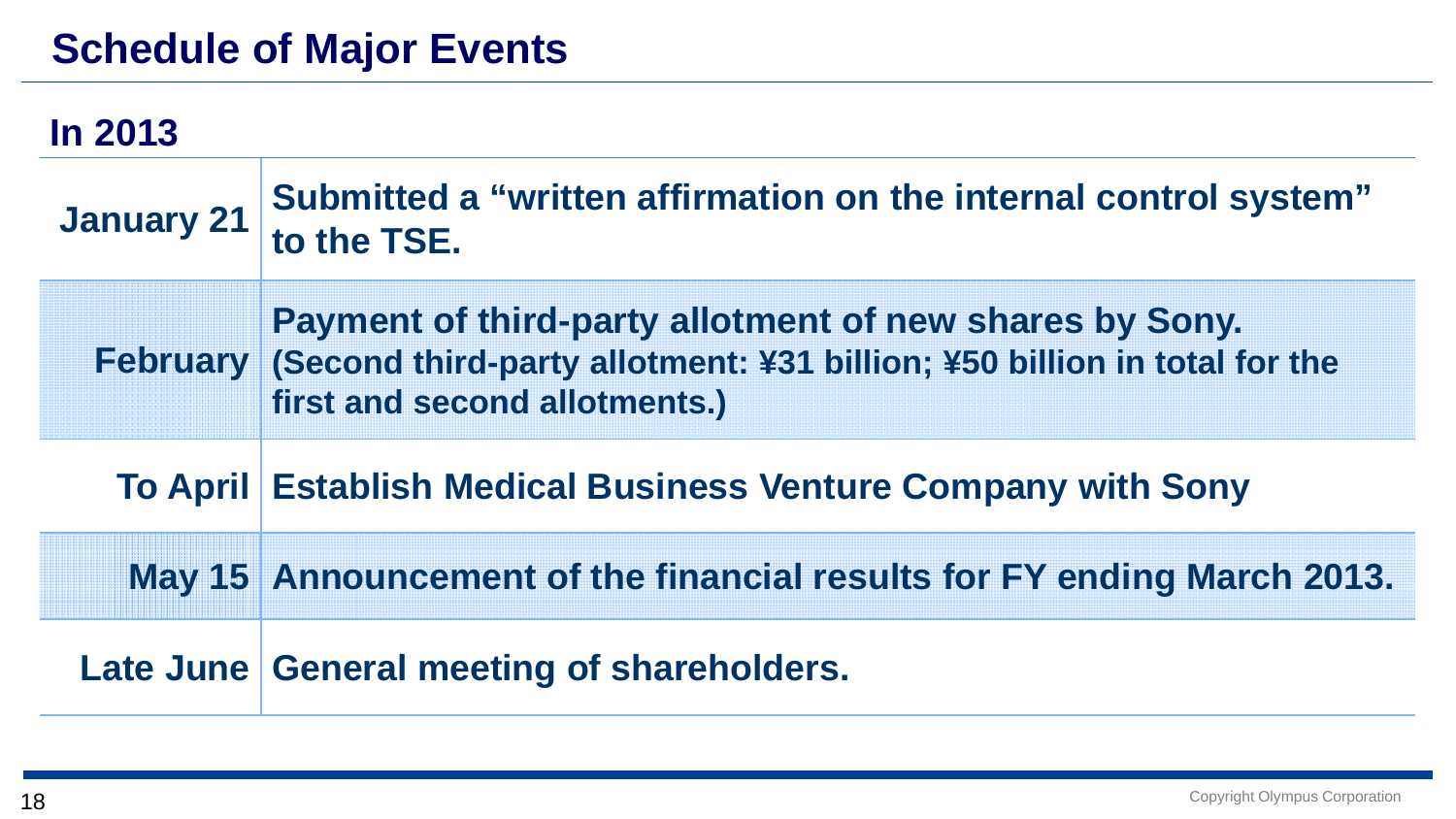

Your Vision, Our Future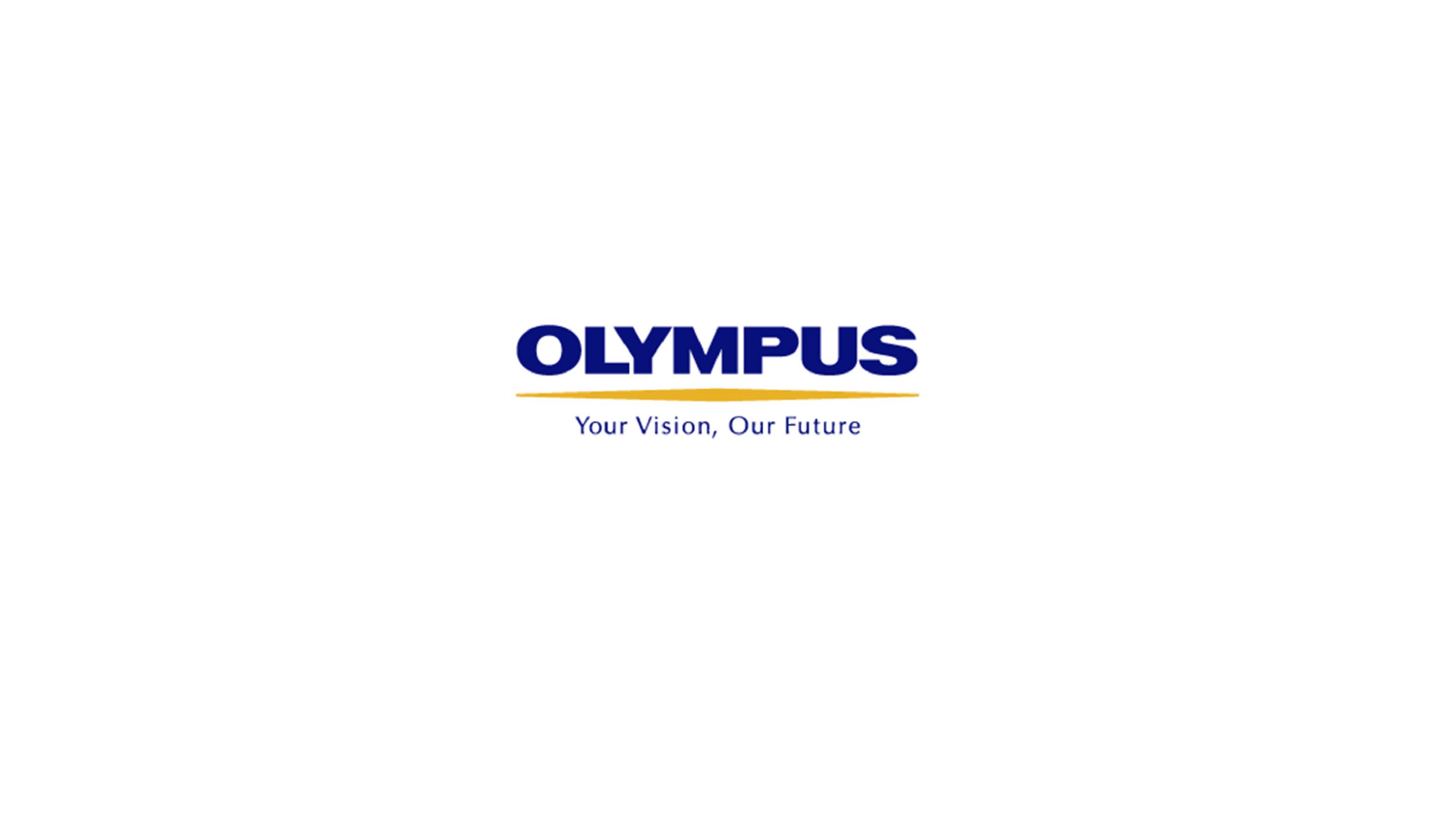## **Supplementary Materials**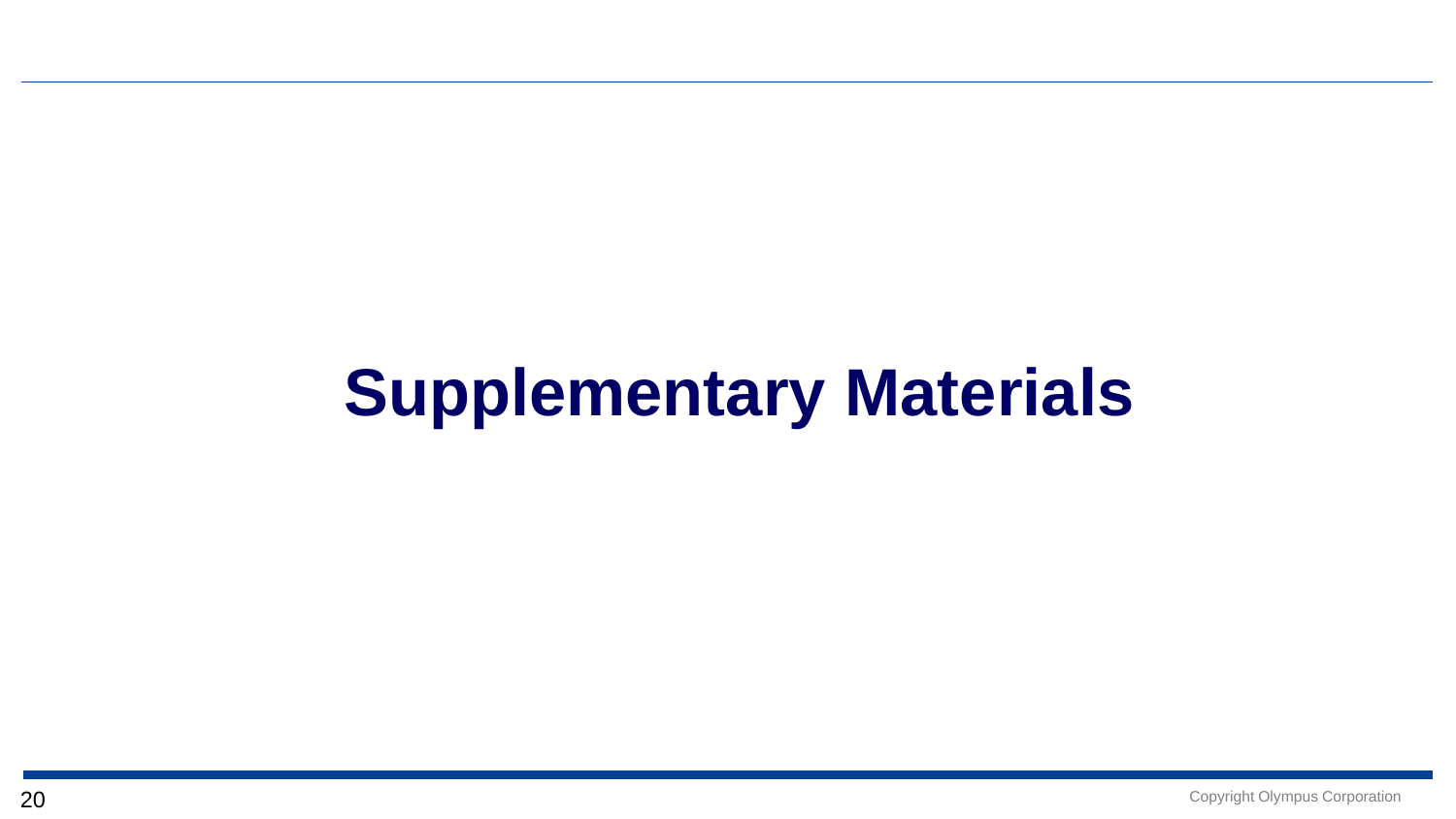#### **Depreciation and Amortization, Capital Expenditures**

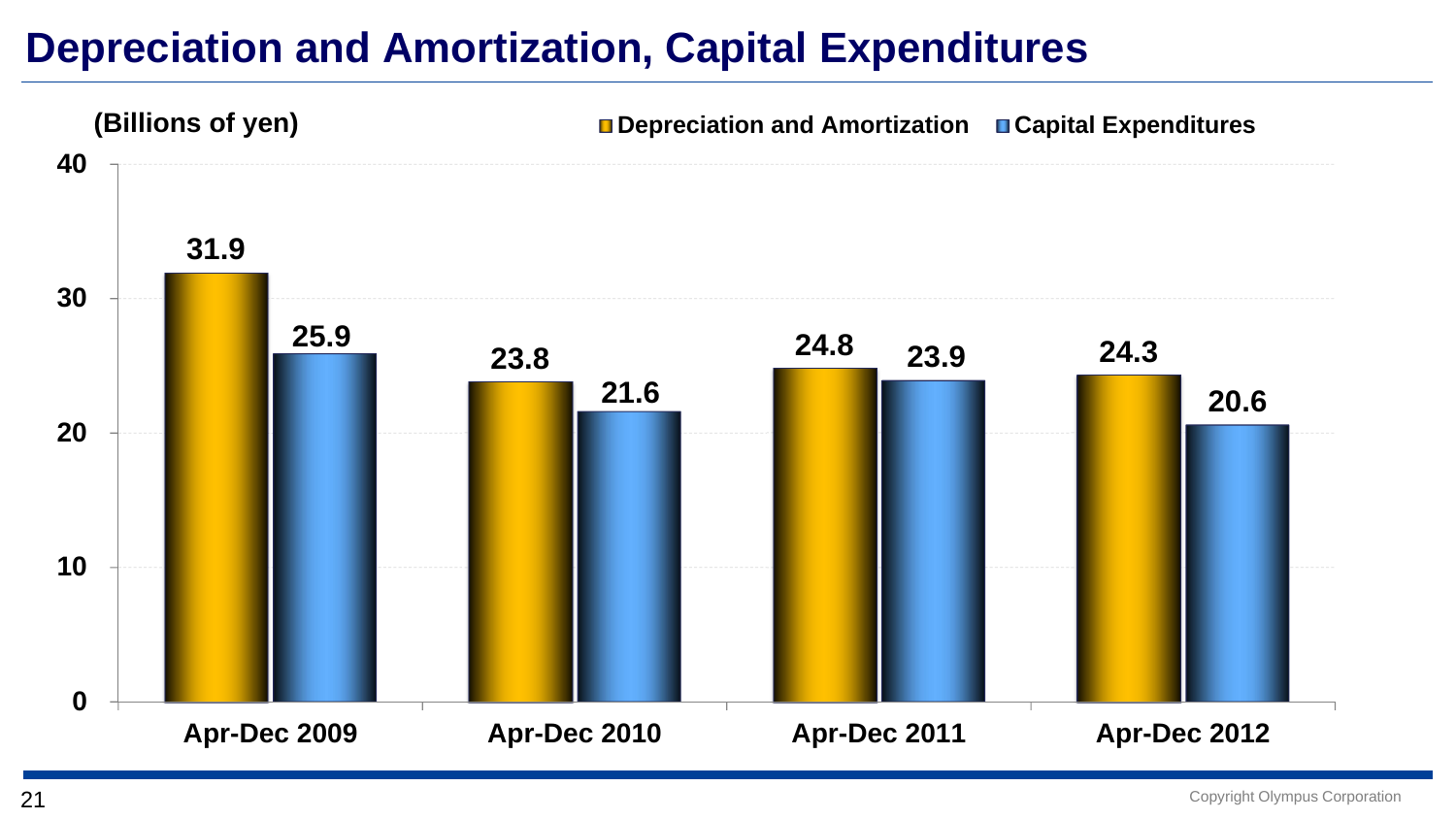#### **R&D Expenditures**

**42.7 46.8 43.1 41.8 6.5% 7.5% 6.9% 7.5% 0% 2%4%6%8% 01020 30 4050Apr-Dec 2009 Apr-Dec 2010 Apr-Dec 2011 Apr-Dec 2012 (Billions of yen) R&D Expenditures** ★ **80 R&D** Expenditures ★ 80 **R&D** Expenditures ★ 80 **R**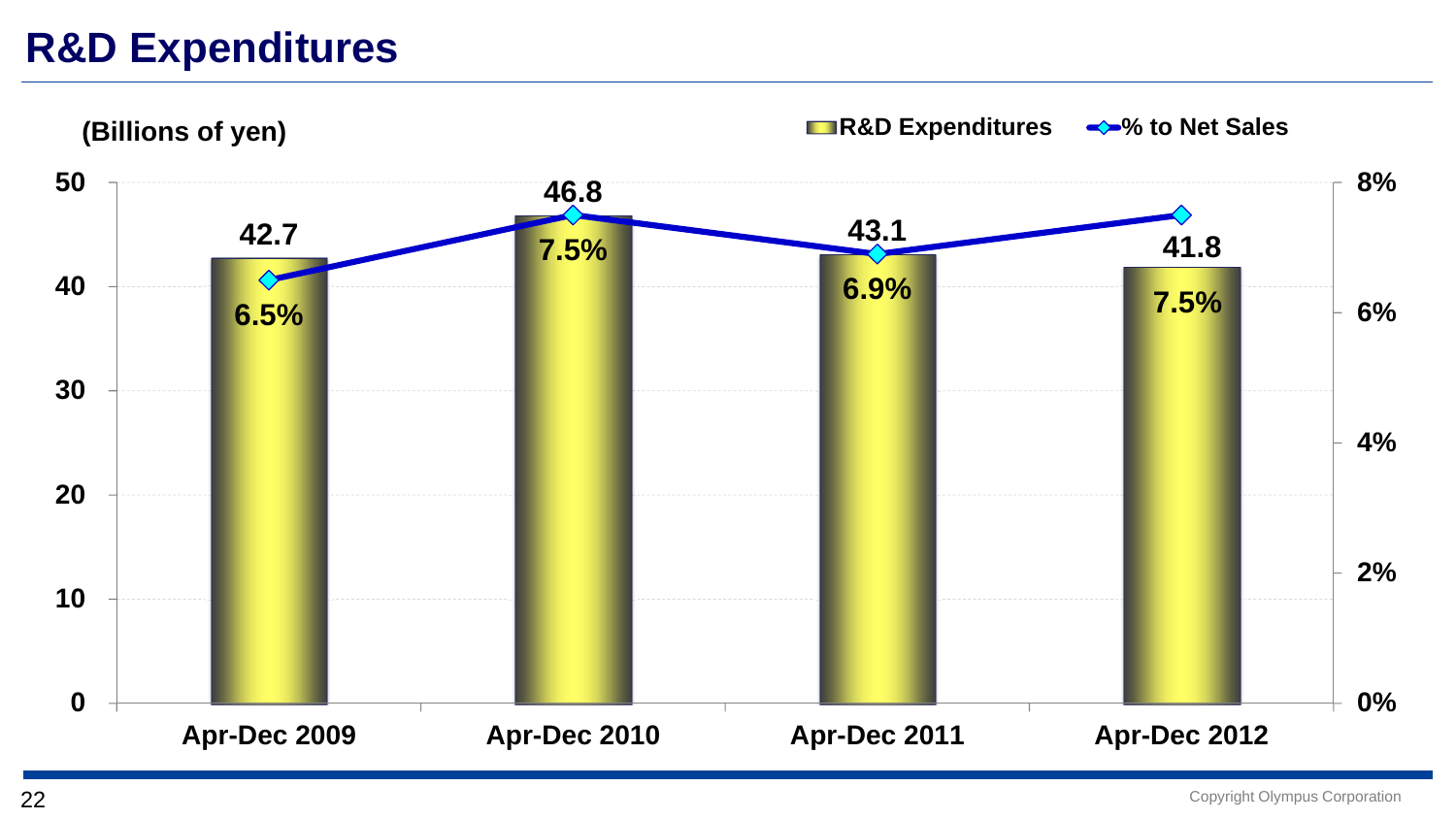#### **Digital Cameras**



Copyright Olympus Corporation